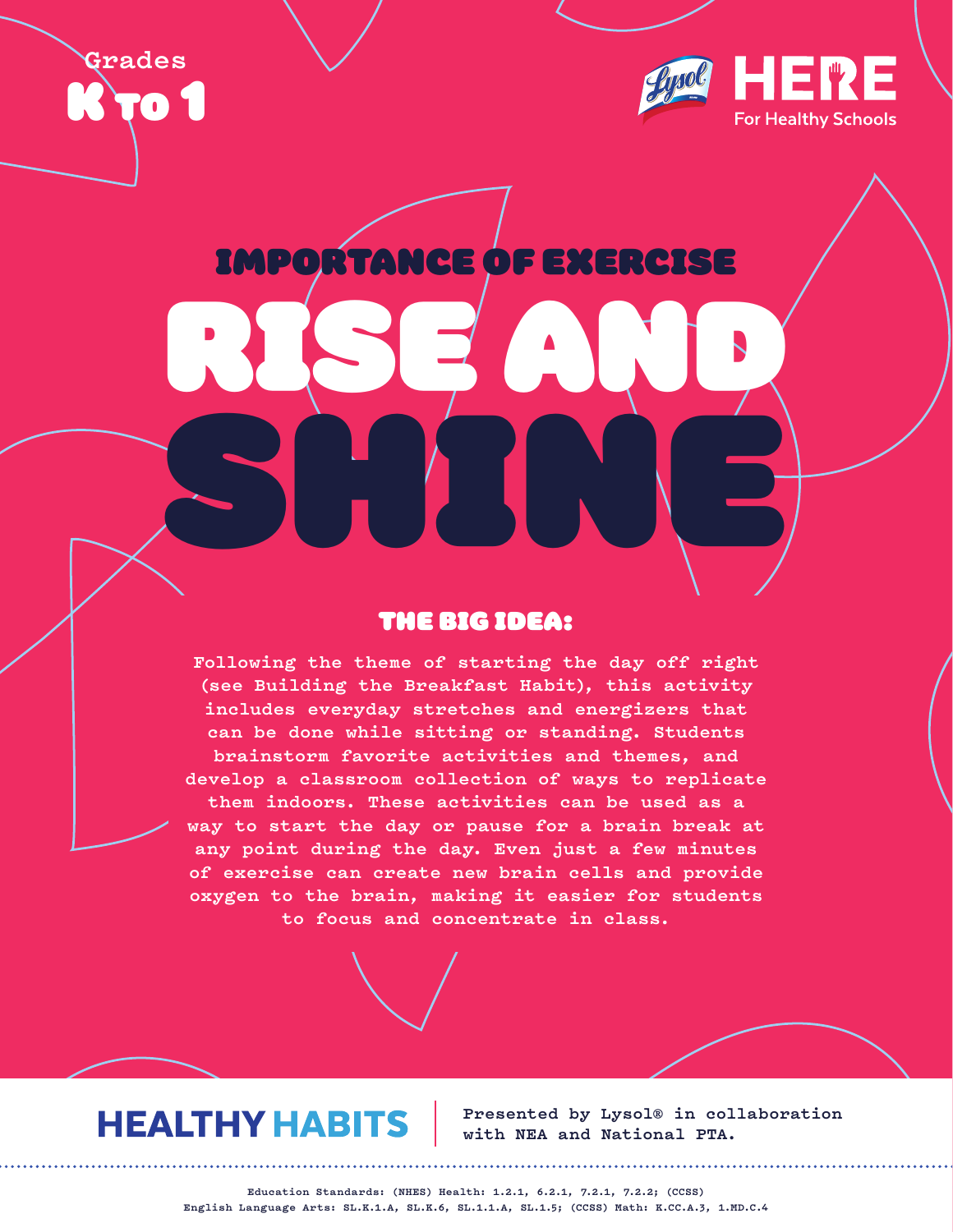

#### Goals and Skills

#### Students Will:

- Understand the benefits of physical activity
- Brainstorm and demonstrate healthy activities
- Set goals for daily physical activity

# Instruction Steps

1. How Do You Move? Ask students the following exploratory questions to get them thinking about physical activity.

- What does it feel like when you run around or jump up and down?
- What are your favorite activities that make your heart beat fast?
- How many different ways can you move your body?
- How many minutes of exercise should you get each day? (Target Answer: At least 60 minutes.)

Explain to students that being active is one of the best things they can do to keep their bodies strong and feeling good, too! And it can be done in many ways—not just through playing sports. Getting up and moving is what it's all about! Physical activity makes your heart beat fast; pumps fresh blood to your legs, fingers, and toes; keeps your body healthy; and helps give you the energy to do the things you love to do. Physical activity also makes you sick less often, makes you feel happier, helps you focus in school, wakes you up in the morning, and helps you sleep at night.

#### Supplies and Preparation:

- Chart paper
- Scissors to cut paper into strips (or a small pad of paper)
- Make copies of the Rise and Shine Energy Tracker for each student

#### Background for Teacher:

• Learn more about physical activity as it relates to a healthy lifestyle at https://www.choosemyplate. gov/resources/physical-activity

Write a list of these benefits on the board. Read them aloud and have students repeat after you. At the end, have students turn and talk to a partner and tell them one good thing that physical activity does.

2. Classroom Collection. As a class, create a list of students' favorite "movement" activities. Use the idea starters below, or have students brainstorm other moves or actions that they can act out.

#### Rise and Shine Idea Starters:

- Morning Wiggle: Challenge students to stand in place and wiggle! The only rule is that their feet have to stay on the ground, but students can be as creative as they want with their movements while standing in place!
- Be a Tree! Students can stretch and "grow" like a tree… starting as a sapling and slowly reaching up to the sky
- Waking Up Yoga: Done seated or standing, challenge students to begin in a relaxed, "sleeping" posture and slowly "wake up" each body part, stretching and becoming aware of different body parts and gaining balance
- Classroom Safari: Ask students what their favorite animal is. Then challenge them to act or walk like different animals!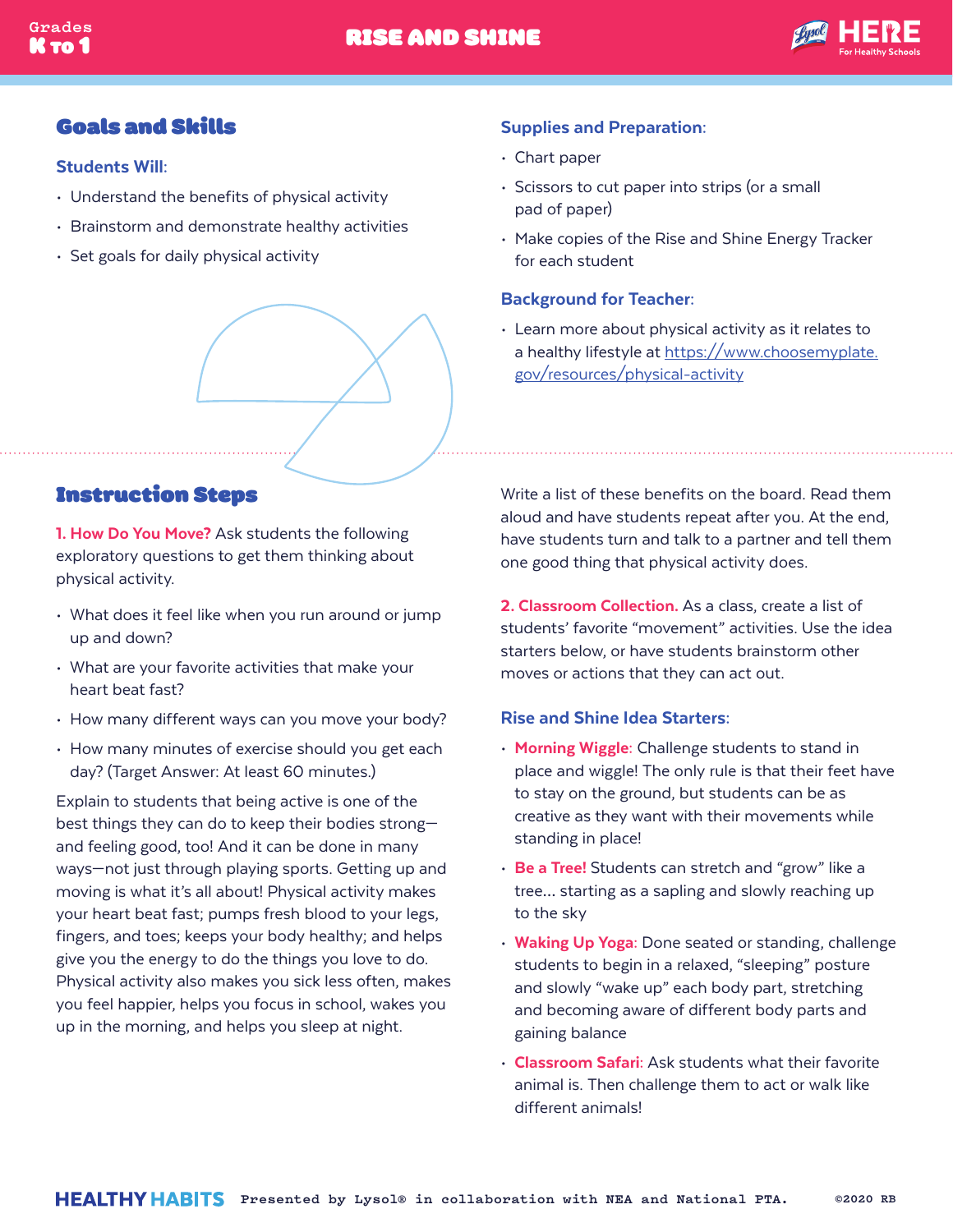

Have students transfer the list onto separate papers and store them in a canister or small Rise and Shine box that the students can decorate. At every opportunity, have a volunteer pull out an activity slip to launch a Rise and Shine break—at Circle Time, in between other lessons/activities, on rainy days, etc.

### Modification:

Turn it into a short game of charades for extra engagement!

After a Rise and Shine break, ask: How do you feel now? Can you tell that you are more awake and energized? That's what movingis all about—it helps keep your body healthy, and helps you feel great!

### Teacher Tip:

At this age, your students' hand-eye coordination and motor skills are still developing. Activities that include a variety of movement, like yoga, can be a great choice; they are also inclusive for students at all physical levels. Students with special needs can participate, too!

3. Extend the Lesson. As a class, review the Rise and Shine activities and ask students to vote on their favorites. Invite students to illustrate these activities and make a class book to share their favorite Rise and Shine moments with other classes, the school nurse, or even the principal. Remind students that they can "rise and shine" at home, too!

4. Home Connection. Send students home with the Rise and Shine Energy Tracker. Inform parents that the class is incorporating energizing activities into their daily school routine, and encourage them to support these efforts at home. On the tracker, parents can list all the physical activities they like to do as a family and collect stars every time they do an activity. Encourage the whole family to get moving while waiting for the school bus, before and after mealtime, or even while doing chores!

## Additional Resources:

- **CDC Be A Germ Stopper Poster**  https://www.cdc.gov/handwashing/posters. html#stopgerms
- **CDC BAM! Body and Mind** https://www.cdc.gov/healthyschools/bam/ teachers.htm
- **CDC Healthy Schools Parent Engagement Materials**  https://www.cdc.gov/healthyschools/ parentengagement/parentsforhealthyschools.htm
- **CDC Link to Eagle Book Series Knees Lifted High (Book 2), Plate Full of Color (Book 3), Tricky Treats (Books 4)**  https://www.cdc.gov/diabetes/ndwp/eagle-books/ early-readers.html